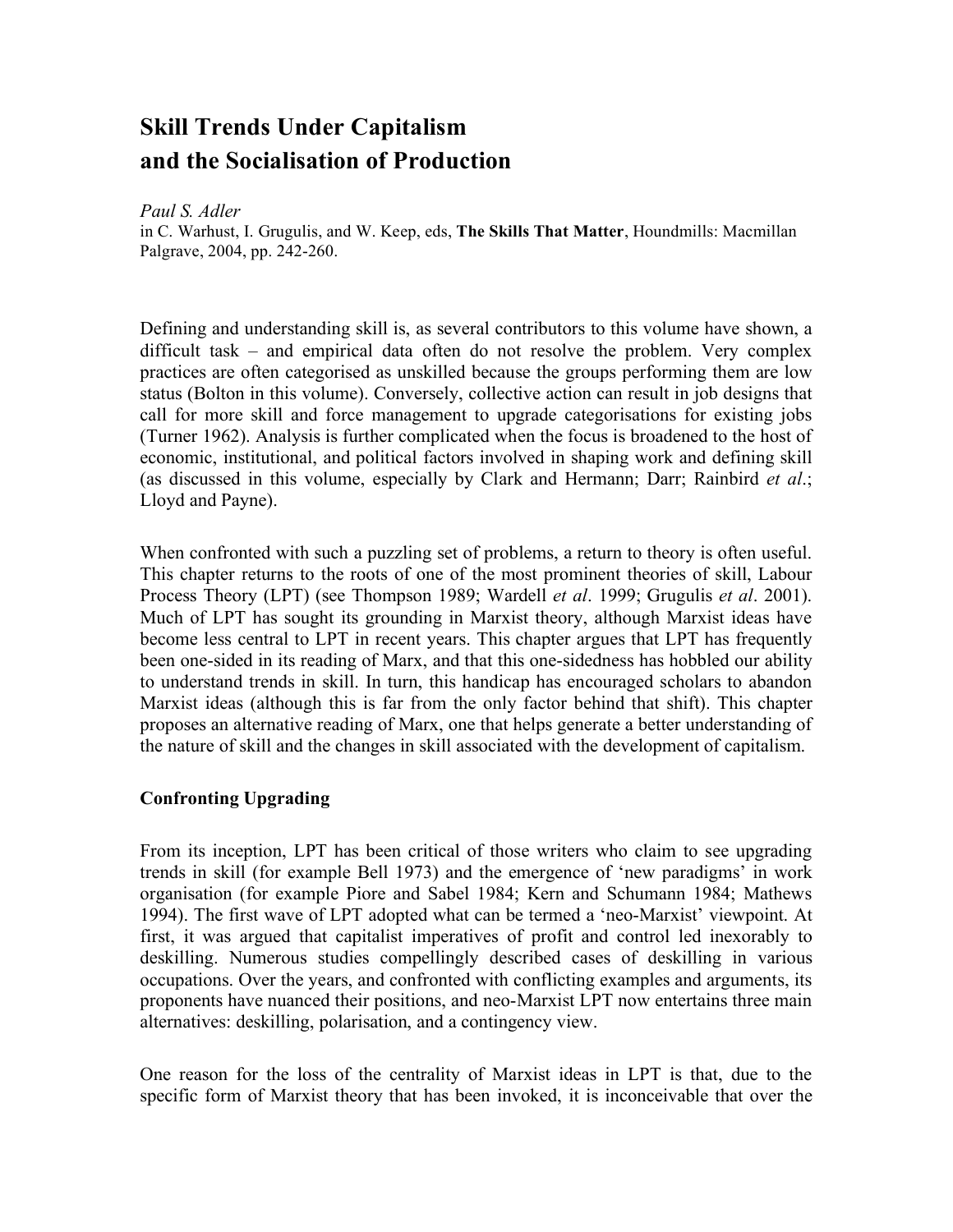longer term and in the aggregate, the skills of the workforce could have trended upward. Yet not only are upgrading counter-examples common in the literature, but the overall path of development of capitalism in the last century is arguably one of upgrading.

Consider, first, the evolution of the occupational distribution of the workforce. Table 1 shows data on the case of the US over the twentieth century. There are, of course, many difficulties in interpreting these data, not least of which is what is meant by skill – a point taken up again below. But whatever we mean by skill, it is difficult not to see in this mutation of the occupational structure an important upgrading, notably in the massive contraction of the unskilled farm and non-farm labourer category, the more recent contraction of the operative category, and the growth of the professional and technical category. (It should be noted too that many people classified in the growing category of managers and administrators have very little managerial authority and arguably belong to the working-class broadly construed.) Buchanan *et al*. in this volume offer similar data for Australia, suggesting that it has been a broad development.

| Year                                                        | 1900 | 1970 | 2000 |
|-------------------------------------------------------------|------|------|------|
|                                                             |      |      |      |
| <b>Clerical</b>                                             | 0.03 | 0.18 | 0.16 |
| Professional, technical                                     | 0.04 | 0.14 | 0.16 |
| Service workers, excluding private<br>household             | 0.04 | 0.11 |      |
| Private household workers                                   | 0.05 | 0.02 |      |
| Total service, including private<br>household               | 0.10 | 0.13 | 0.14 |
| <b>Salesworkers</b>                                         | 0.05 | 0.07 | 0.12 |
| Operative and kindred                                       | 0.13 | 0.18 |      |
| Labourers, excluding<br>farm<br>and<br>mine                 | 0.13 | 0.05 |      |
| Total operatives plus labourers<br>(excluding farm)         | 0.26 | 0.23 | 0.12 |
| administrative,<br>Managers,<br>proprietors                 | 0.06 | 0.08 | 0.11 |
| <b>Craftsmen, foremen</b>                                   | 0.11 | 0.14 | 0.12 |
| Farmers                                                     | 0.20 | 0.02 |      |
| Farm labourers and foremen                                  | 0.18 | 0.01 |      |
| <b>Total</b><br>plus<br>farm<br>farmers<br><b>labourers</b> | 0.38 | 0.03 | 0.04 |

|  |  |  |  |  | Table 1: Evolution of the US occupational structure |  |
|--|--|--|--|--|-----------------------------------------------------|--|
|--|--|--|--|--|-----------------------------------------------------|--|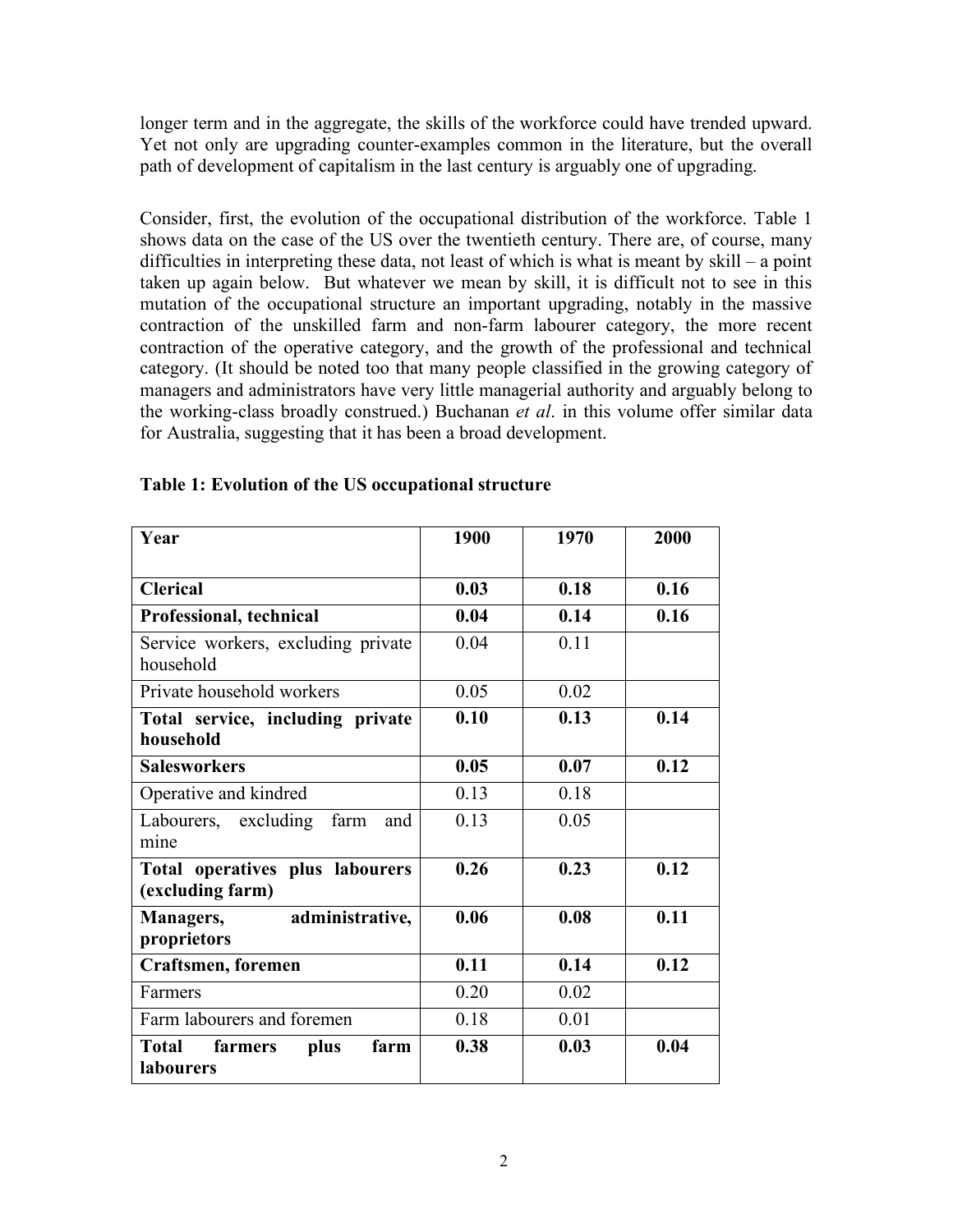Source: Data for 1900 and 1970 from US Bureau of the Census (1975). Data for 2000 are author's imputation from US Bureau of Census (2000). Census data after 1970 combine operatives and labourers, do not distinguish private household workers and do not distinguish farm labourers from farmers and farm managers.

How do Marxist-inspired labour process theorists respond to this kind of data? Braverman (1974) anticipated the most common responses. He recommends we ignore such occupational data, because, firstly, they do not recognise the many experience-based skills of farmers and farm labourers; secondly, by classifying manufacturing operatives as semi-skilled just because they work with machinery, they inflate these skills compared to those of labourers, classified as unskilled; thirdly, they ignore the class difference between middle-class professional/technical categories and the working-class narrowly construed; and fourthly, they ignore the dilution over time of skills in the craft category. While there is some truth to all these objections, it nevertheless takes a huge effort of imagination to see the shift registered in these statistics as compatible with an aggregate deskilling story. And where scholars have been able to use independent measures of skill such as the Dictionary of Occupations, none has found evidence of aggregate deskilling or meaningful polarisation: a modest upgrading trend is the almost universal conclusion (see the comprehensive review of US studies by Spenner (1988); for more recent UK data, see Felstead *et al*. this volume. 'Meaningful polarisation' refers to the possibility discussed by Braverman (1974: 425) that a sizeable minority of the work force experience deskilling while others, and perhaps the overall average, experienced upgrading.)

Second, consider the average education level of the workforce – arguably an important indicator of skill: it, too, has increased dramatically. The fraction of US 17 year-olds who had completed high school grew from six per cent in 1900, to 57 per cent in 1950, to over 80 per cent by the end of the century. Braverman (1974) suggests ignoring this evidence too, since, firstly, it reflects the demands of urbanisation rather than industry; secondly, it is biased by the inclusion of non-working class categories; thirdly, school is a way to keep unemployed youth off the streets; and, fourthly, many workers' education is underutilised in the workplace. Again, these points all have some validity. However, despite this huge increase in the supply of more-educated labour, high school and college education has continued to yield a sizable positive economic return in the labour market (Goldin and Katz 1999) and this result is difficult to understand unless at least some of this increase in education levels reflected increasing skill requirements rather than pure screening and credentialism (Abramowitz and David 1996). As Goldin and Katz write, the most plausible explanation for this pattern is that 'technological change and capital deepening have both served to increase the demand for more-skilled labour over the long run' (1999: 25-26). A considerable body of economic research has consistently found that capital equipment and worker skills are complements rather than substitutes.

Faced with evidence such as this, it is not surprising that LPT has shifted away from broad trend generalisations towards a contingency view: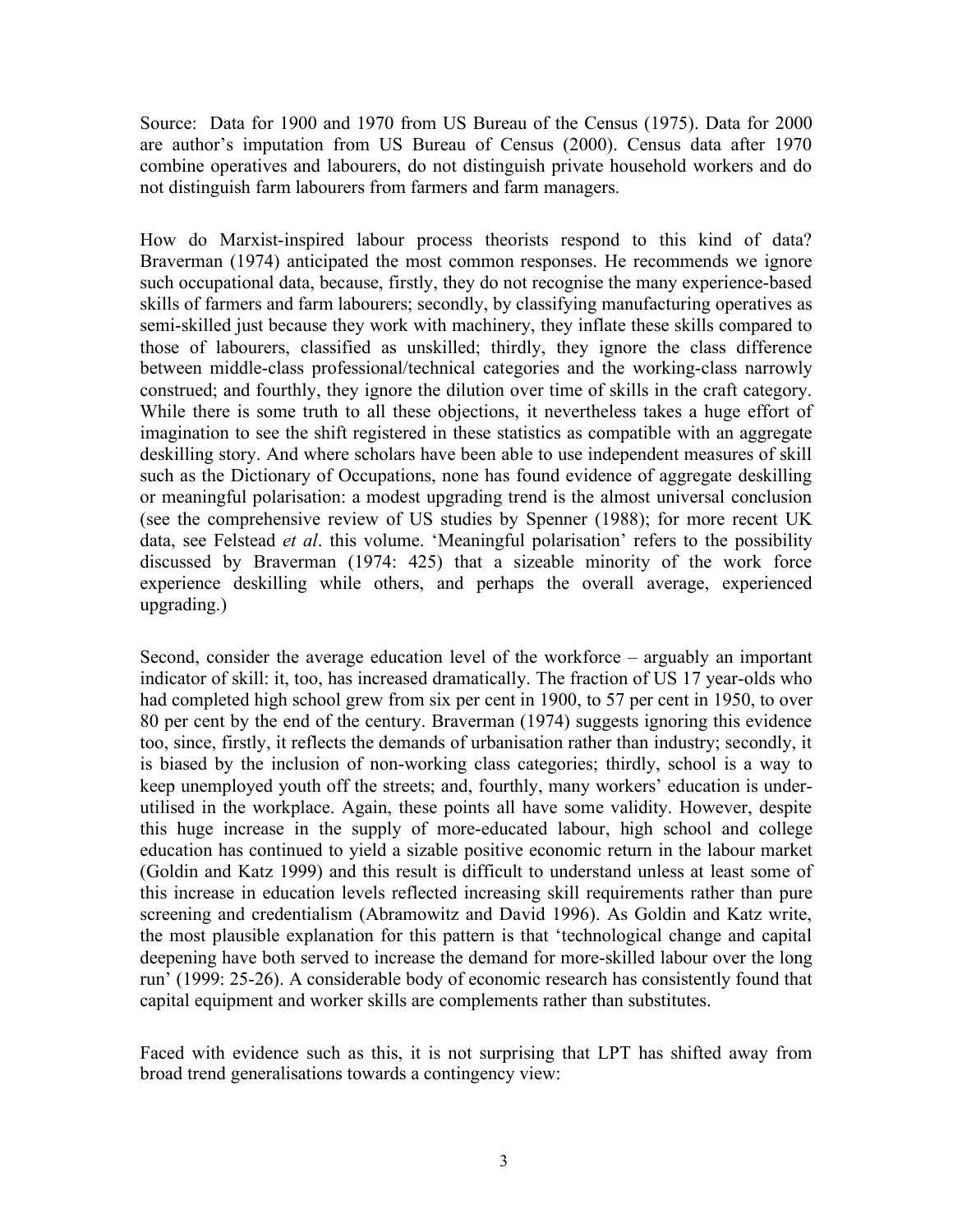LPT is not dependent on deskilling or Taylorism as the characteristic form of the capitalist labour process. Its core theory merely recognises that competitive relations compel capital to constantly revolutionise the labour process and that within that framework, capital and labour will contest the character and consequences of such changes. (Smith and Thompson 1999: 211).

Compared to the deskilling argument, such a contingency view is easier to reconcile with the murky data - but it is harder to reconcile with LPT's ostensible Marxist grounding. It is one thing to argue that workers sometimes succeed in forcing management to upgrade jobs and in forcing government to provide greater access to education. But the idea that the balance of class power should be so favorable to workers over such large aggregates and over such a long period is difficult to reconcile with any theory that characterises contemporary society as capitalist. If the data do show a long-term, aggregate upgrading trend, surely the more basic driving factor must be industry's needs for skilled labour.

To date, those who have seen an upgrading trend have usually distanced themselves from Marx. Moreover, many have simply ignored the large mass of relatively low-skilled workers that still anchors the bottom of the occupational skill distribution. They write about the long-term trends they claim to discern as if this mass were about to disappear overnight. Many recent champions of the 'knowledge society,' for example, write as if we will all shortly be 'symbolic analysts' (Reich 1993) while, in reality, low-skilled, routine jobs continue to proliferate (Warhurst and Nickson 2001).

Thus on the one side there is a utopianism that ends up masking a scandal, and on the other a polemical denunciation that seems unable to acknowledge some basic facts. There is, however, a version of Marx – one that can be termed 'paleo-Marxist' – that is easy to reconcile with *both* a broad pattern of upgrading *and* a multitude of counter-examples of deskilling. (I call this view paleo because it was common prior to World War I but was subsequently eclipsed by neo-Marxism.) This chapter attempts to explicate that paleo point of view, arguing that capitalism progressively upgrades skills as part of the process Marx called the socialisation of the forces of production.

My thesis is that this paleo-Marxist view provides us a powerful conceptual tool for analysing skill and its evolution (see also Hirschhorn 1984; Kenney and Florida 1993; Engeström 1987 & 1990). The form of argument used in this chapter is assertion rather than demonstration. I would beg readers' indulgence and ask them to try to see the skill problem through these paleo lenses, in the hope that this effort will be rewarded by a richer understanding of skill.

# **Two Components of Skill**

Skill, it is widely acknowledged, has two basic components: mastery of the complexity of the tasks required of workers in their jobs, and mastery of the relations that coordinate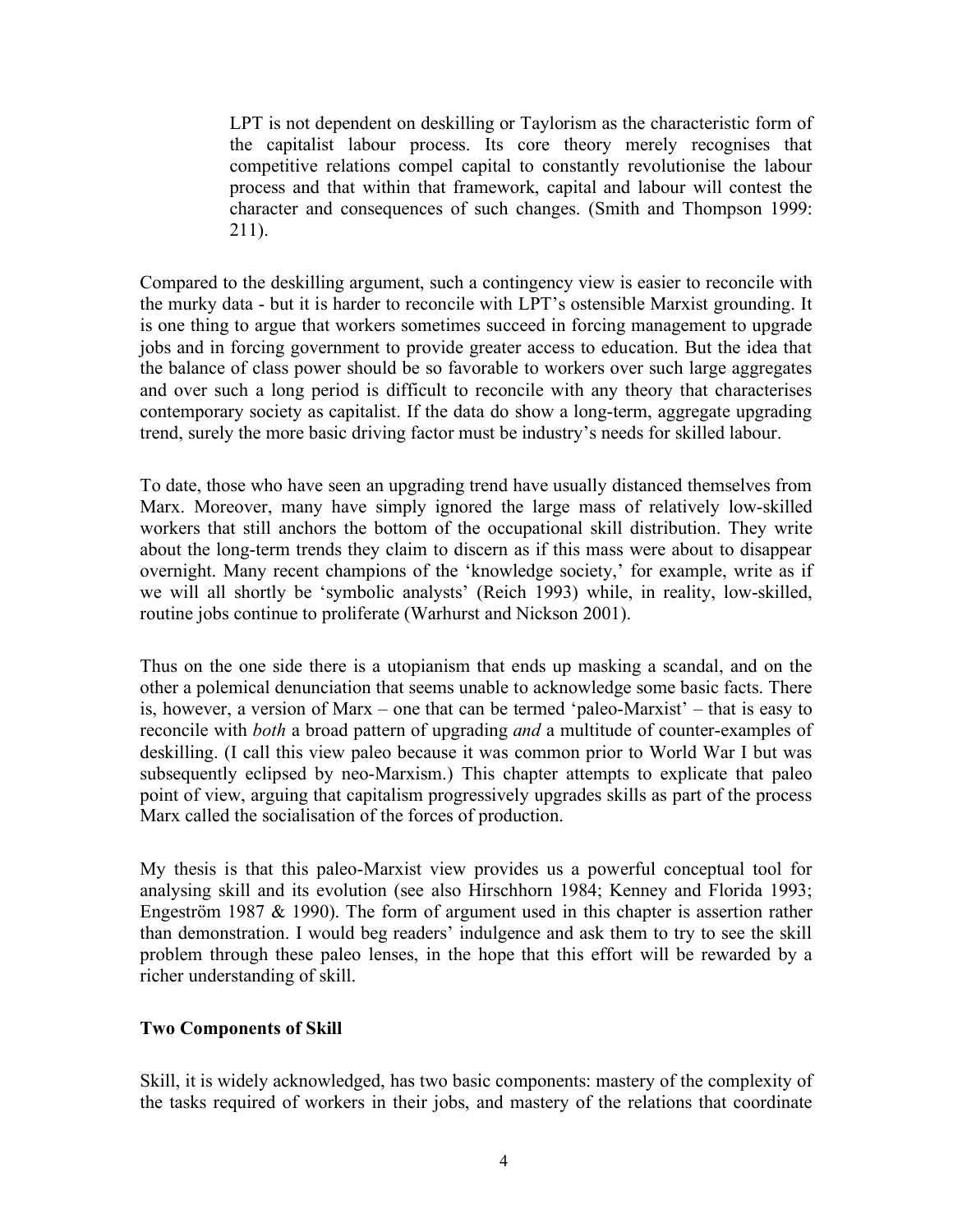activity across these tasks. (Littler, 1982, identifies a third component, the social construction of skill, which can be treated as a super-structural overlay over the two basic components.) There is broad agreement that task complexity can be measured (in principle) by the amount of required education and training. But the measurement of the relational component is more difficult. Many argue that the key aspect of work relations is the autonomy and discretion they afford. The premise of my argument is that autonomy/discretion is precisely the wrong yardstick. As others have pointed out, it is entirely backward-looking, reflecting nostalgic regret for the passing of the autonomous craftsman (or alternatively, reflecting the ideal of alienated, self-sufficient individualism that is the spontaneous ideology of market society). This yardstick allows a measurement of what has often been lost in the development of the capitalism; but there is also a need to have a way to understand what has replaced that lost autonomy.

Autonomy is merely the converse of interdependence, and to understand the changing nature of work-relations and of skill more generally, we need to understand the changing forms of interdependence. Much work in LPT, starting with Braverman, has implicitly assumed that this interdependence can, under capitalist conditions, only be one of coercive dependence. If that were the case, then loss of autonomy might indeed be a useful yardstick. In reality, however, interdependence can take either coercive or collaborative forms, and therefore a useful theory of skill must help to understand these forms and the relations between them.

I submit that Marx's theory of the socialisation of production provides a strong theoretical foundation for this task. But in order to make this argument, the paleo reading of Marx needs first to be explained.

# **Reading Marx**

Scholars working in the Marxist tradition all accept as their point the proposition that: 'the development of the contradictions of a given historical form of production is the only historical way in which it can be dissolved and then reconstructed on a new basis' (Marx 1977: 619). However, Neo- and paleo-Marxists offer conflicting interpretations of 'developing contradictions.'

For neo-Marxists, class struggle is the motor of history and the development of the contradictions of capitalism consists of intensified worker struggles in reaction to exacerbated exploitation and misery. For paleo-Marxists, by contrast, the basic contradiction is between the forces and the relations of production. (The forces of production are composed of instruments, raw materials, workers' productive faculties, and organising principles; the relations of production are the relations of control over the productive forces.) Under capitalism, the progressive socialisation of the forces of production comes into escalating conflict with the persistence of relations of production based on private property. In the paleo view, the long-term path of development of the class struggle is determined by the evolution of the underlying contradiction between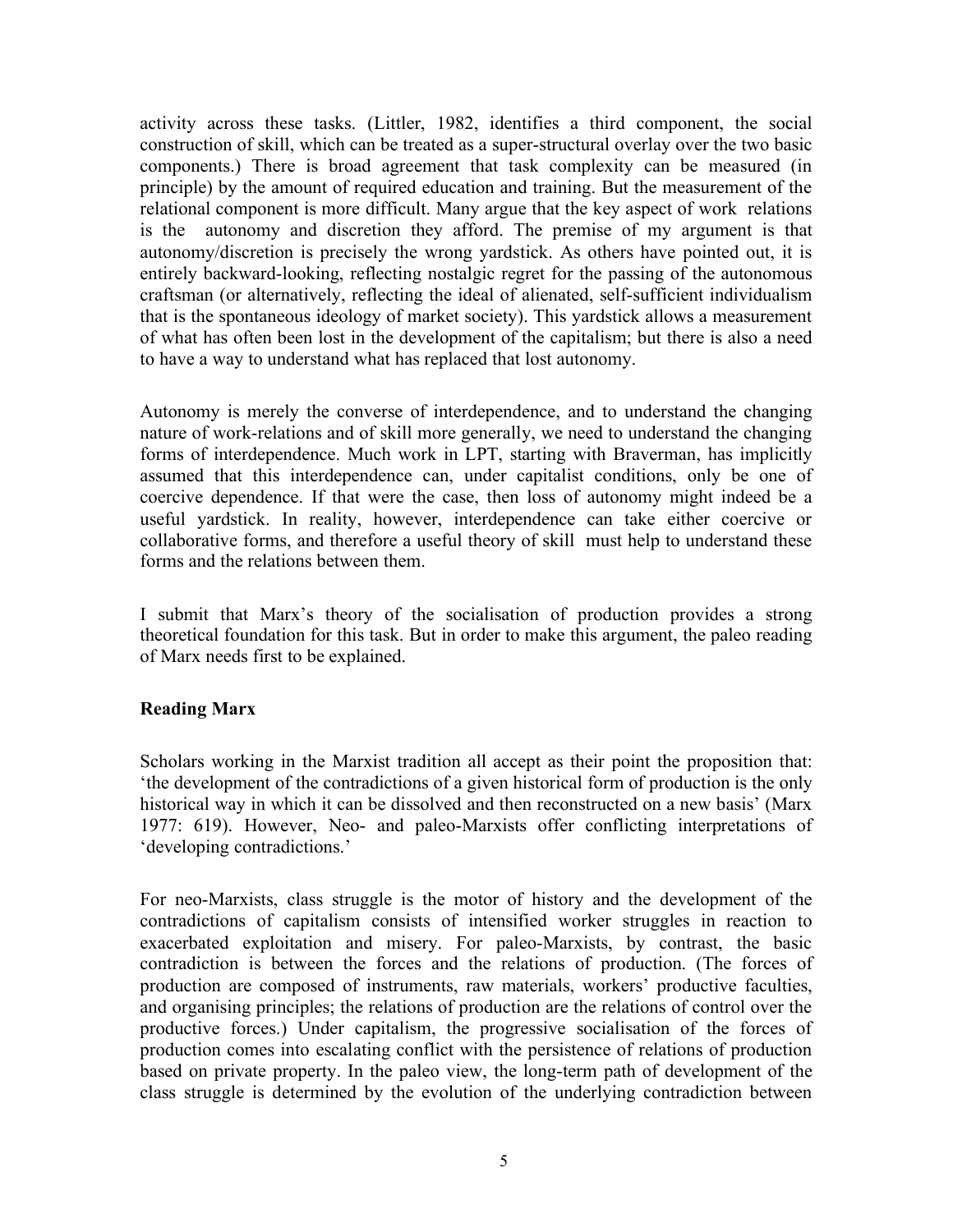forces and relations of production. (This reading is based on G.A. Cohen's (1978) exposition of Marx's theory of history. This chapter takes Cohen's interpretation from the general societal plane into the production process.)

Socialisation plays a pivotal role in this paleo reading of Marx's analysis of the dynamics of capitalist development. Socialisation is commonly construed as the process whereby people new to a culture internalise its norms: Marx's use is broader. Marx's (1973) discussion of the socialisation of the forces of production (as distinct from his arguments in favour of the socialisation of property relations) suggests that this psychological internalisation is just one form of a more general phenomenon: elements of the labour process are socialised insofar as they come to embody the capabilities and constraints developed in the larger society rather than only those that emerge from the isolated, private experience of local contexts. The 'objective' socialisation of the forces of production is thus visible in the complexification of the social division of labour - the specialisation of industries and regions, and their increasing global interdependence (see also van der Pijl 1998; Sohn-Rethel 1978; Engels 1959).

To these 'objective' dimensions of socialisation corresponds a subjective dimension. The civilising mission of capitalism is not only to stimulate enormously the quantitative development and qualitative interdependence of the objective components of the forces of production but also, and more fundamentally, to take a decisive step in the realisation of humankind's social nature -- in our socialisation As the objective features of these relations are transformed, so too are the subjective ones:

> The bourgeoisie, historically, has played a most revolutionary part. The bourgeoisie, wherever it has got the upper hand, has put an end to all feudal, patriarchal, idyllic relations … In place of the old local and national seclusion and self-sufficiency, we have intercourse in every direction, universal interdependence … And as in material, so in intellectual production. The intellectual creations of individual nations become common property. National one-sidedness and narrow-mindedness become more and more impossible … The bourgeoisie … has rescued a considerable part of the population from the idiocy of rural life … [W]ith the development of industry, the proletariat not only increases in numbers; it becomes more concentrated in greater masses, its strength grows, and it feels that strength more … The union is helped on by the improved means of communication that are created by modern industry and that place the workers of different localities in contact with one another … The advance of industry, whose involuntary promoter is the bourgeoisie, replaces the isolation of labourers, due to competition, by their revolutionary combination, due to association … What the bourgeoisie, therefore, produces, above all, is its gravediggers. (Marx and Engels 1959: 9-20)

The development of the forces of production pulls workers out of what Marx and Engels call 'rural idiocy'. In the *Poverty of Philosophy*, Marx (1884) similarly celebrates the end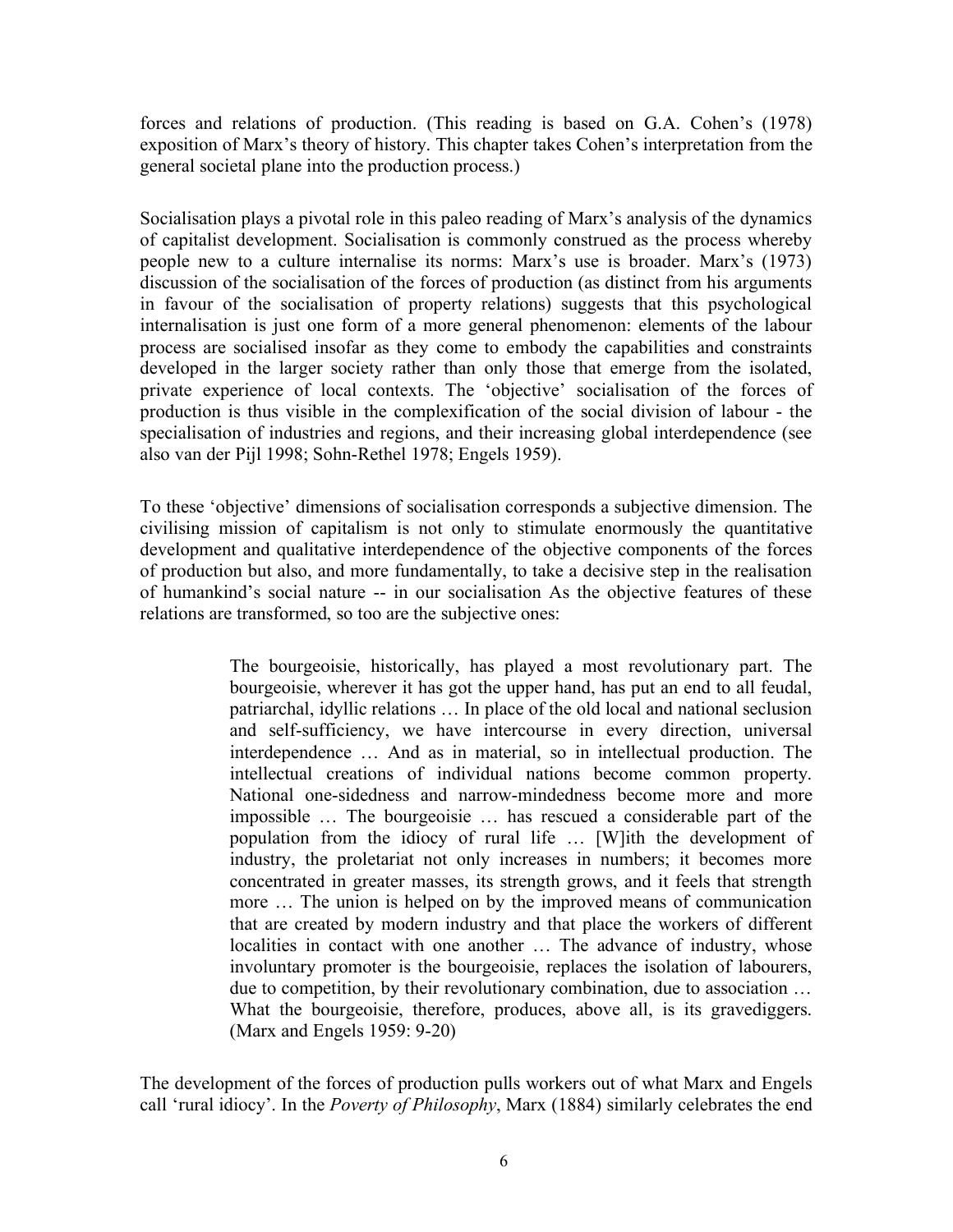of 'craft idiocy'. Here the term idiocy preserves both its colloquial sense and the meaning from the Greek *idiotes*, denoting an asocial individual isolated from the polis.

Under capitalism, this socialisation tendency is simultaneously stimulated, retarded and distorted by the prevailing relations of production. Competitive pressures force firms to break down parochialisms and to stimulate technological progress; but the 'universal interdependence' thus created appears, in the first instance, only behind the twin veils of commodity fetishism and bureaucratic employment relations. Instead of a broadening association of producers progressively mastering their collective future, capitalism imposes the coercion of 'laws' of the market and of corporate bureaucracy. Whence capitalism's inability to manage public goods and externalities, issues whose importance grows with the increasing complexity of technology and knowledge-intensity of the economy. As a result, the path of socialisation, both objective and subjective, is halting and uneven. It should be noted too that even progressive change has social costs: far too many workers bear the burdens of structural unemployment; old union craftsmen are pitted against young nonunion technicians; contracting-out and globalisation undermine old solidarities.

However, in the overall dynamics of capitalism, these various 'counter-tendencies' must and do cede to the overall progress of socialisation. In modern industry, competitive advantage often flows from skill upgrading and greater collaborative interdependence within and between firms, and the pursuit of those sources of competitive advantage makes capitalists the 'involuntary promoters' of socialisation.

In analysing the evolution of skill and work organisation, LPT has too often truncated this dialectic. Marx writes:

> If capitalist direction [of work] is thus twofold in content, owing to the twofold nature of the process of production which has to be directed - on the one hand a social labour process for the creation of a product, and on the other hand capital's process of valorisation - in form it is purely despotic. (Marx 1977: 450)

Neo-Marxist LPT interprets this passage to mean that the historical development of capitalist work organisation reflects above all the balance of class forces - despotism versus resistance. Paleo-Marxists, by contrast, recall that in Marx's Hegelian discourse, content and form can be in contradiction with each other (the paradigmatic case for Marx being that of the contradiction between use-value and exchange-value of the commodity). The paleo reading of this passage thus highlights the growing contradiction between an increasingly socialised labour process (the content) and the barriers posed to further socialisation by the persistence of valorisation constraints (the form). Three short cases help illustrate this point.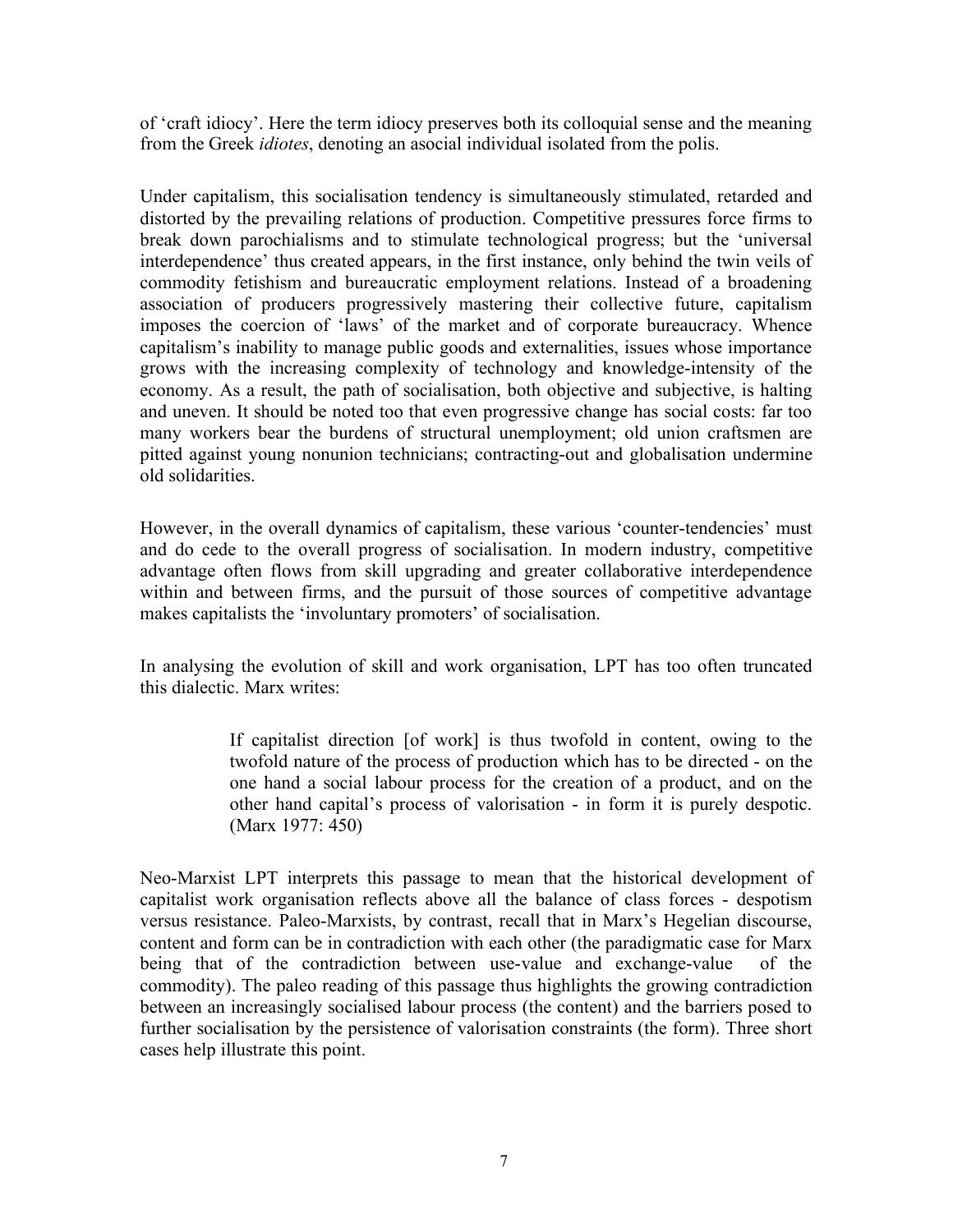#### *Case1 : Taylorism and scientific management*

Taylorism and the broader scientific management movement to which it was central are depicted in much LPT as an offensive in the class struggle. The paleo view acknowledges this reality, but identifies a second aspect as more fundamental: Taylorism was also a progressive step in the socialisation of the forces of production, both objective and subjective (Sohn-Rethel 1978). Indices of socialisation include the following:

Under scientific management, planning replaces anarchy in enterprises of growing scale: the planning department helps assure an efficient flow of materials through more-tightly interdependent operations.

The determination of work methods and standards is no longer only a function of isolated, local struggles between workers and their bosses - it is informed by a body of socialised knowledge, Taylor's 'science' of work. In reality, this science took the form of a largely inductive and empirical 'engineering,' often subject to management bias; but even in this form, the 'mysteries' of work are dissolved and knowledge of the labour process is socialised. Workers can and often do refer to this knowledge to buttress their claims in negociations with management.

The 'collective worker' is broadened by the development of a more differentiated and integrated division of labour. A specialised planning staff is formed, as are numerous types of 'functional foreman'. The functional foremen roles advocated by Taylor were subsequently transformed into distinct support and staff functions, expanding technical occupations that are also part of the working-class broadly construed.

The object of work expands in a socialised direction, so that individual workers' tasks expand from assuring production at their own workstations to include more deliberate coordination with others and more planned performance-improvement efforts. When mobilised in these tasks, workers find their horizons broadened.

Neo-Marxist LPT theory is correct to insist that this all happens under capitalist authority. The resulting socialisation is therefore one-sided and distorted. But it is no less real. On the one hand, Taylorism had profoundly revolutionary effects on the management of large-scale production, with important positive effects for workers: higher productivity facilitating higher wages, fewer accidents, more promotion opportunities into technical occupations, a drastic reduction in the exercise of arbitrary personal authority in the 'foreman's empire', the experience of disciplined collective work on a large scale, and the opportunity to broaden trade union structures from narrow crafts to whole industries. On the other hand, capitalist use and abuse of Taylorism sometimes undermined or distorted these gains by turning Taylorism against workers with a loss of autonomy to remote planning departments, some job losses, the creation of some very repetitive, shortcycle jobs and a disruption of traditional craft bases of working-class resistance. Taylorism may well have been negative for craft workers; but just as plausibly it constituted a net improvement for the far greater mass of less skilled labourers and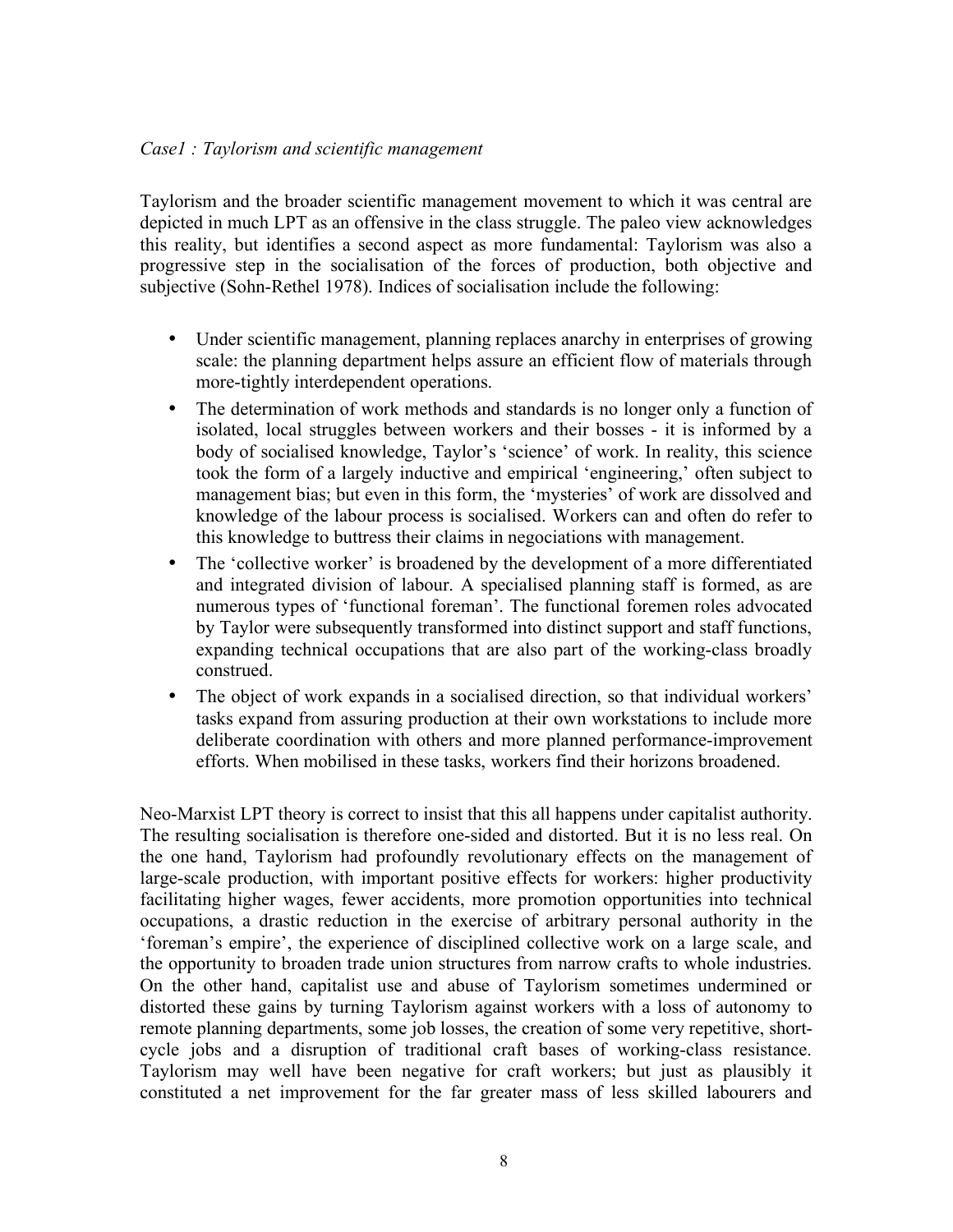operatives. The overall effects on workers were mixed; but on balance socialisation advanced.

The paleo view can call several witnesses for this more dialectical reading of Taylorism. In the US, the Amalgamated Clothing Workers under Sidney Hillman encouraged the adoption of scientific management techniques, even conducting seminars for workshop owners, in order to rationalise production and pay (Fraser 1991). Progressive Taylorites such as Morris L. Cooke broadened the scope of scientific management to city and national economic planning (see Nyland 1998; Schachter 1989). In Sweden, trade unions in the metal trades and the textile industries gained considerable influence over wages and conditions as a result of the (management-driven) introduction of time-and-motion studies (De Geer 1982).

## *Case 2: Lean production*

Lean production takes Taylorism to new heights. Its effects are still under debate: many critics argue that it represents an intensification of work and of managerial control (Babson 1995). But one aspect of lean production that has not received enough attention is its contributions to the socialisation of production.

This argument can be illustrated with excerpts from interviews that I conducted with workers at NUMMI. NUMMI is a unionised auto assembly plant in Northern California, jointly owned by GM and Toyota, but operating under Toyota's day-to-day control. The plant inherited its facility and almost its entire workforce (but none of it managers) from the old GM-Fremont organisation in 1983. It quickly reached 'world-class' levels of productivity and quality, relying on a rigorous implementation of the Toyota Production System, in particular, its 'standardised work' policy (Adler 1993). Standardised work is a process for determining the 'one best way' to perform a job but whereas under traditional Taylorism this determination was made by a specialist, here workers themselves hold the stop-watch and analyse alternative methods. Reflecting the added complexity of workers' tasks, new hires at NUMMI receive more than 250 hours of training during their first six months on the job, while a typical new hire in the Big Three receives 42 hours.

Interviews revealed a number of dimensions in which socialisation seemed to be at work at NUMMI. Quoting several union production workers comparing NUMMI and GM-Fremont:

*Collective rationality tends to supercede power relations:* 'The GM system relied on authority. People with rank — the managers — ruled regardless of their competence or the validity of what they were saying. It was basically a military hierarchy. At NUMMI, rank doesn't mean a damn thing — standardised work means that we all work out the objectively best way to do the job, and everyone does it that way. I might make some minor adjustments because of my height, for example, but I follow the procedure we've laid out because it makes sense.'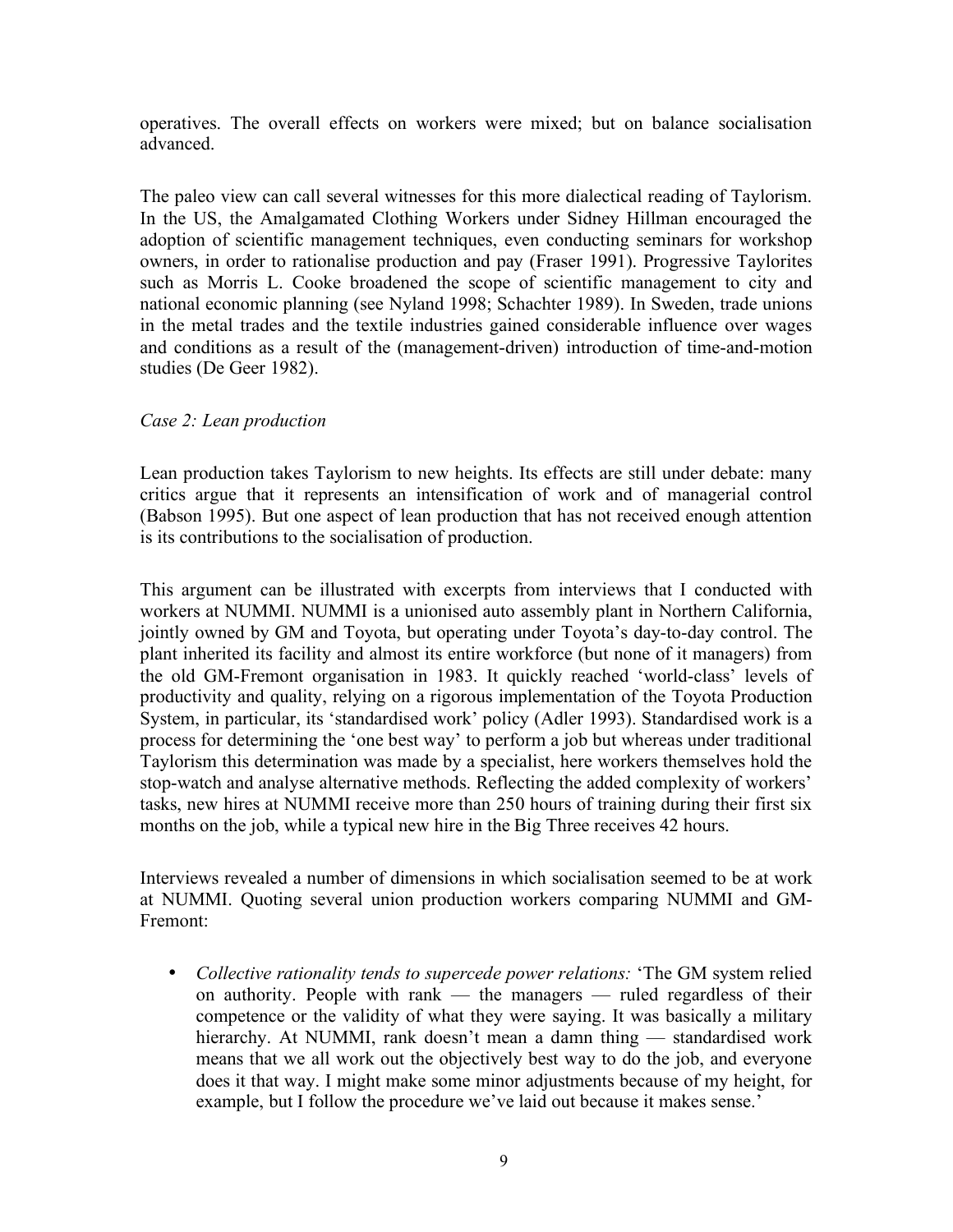*Task knowledge is socialised:* 'The great thing about standardised work is that if everyone is doing the job the same way, and we run into a problem, say a quality problem, we can easily identify where its coming from and fix it. If everyone is doing the job however they feel like, you can't even begin any serious problemsolving.'

*The collective worker is broadened to the plant:* 'The work teams at NUMMI aren't like the autonomous teams you read about in other plants. Here, we're not autonomous because we're all tied together really tightly. But it's not like we're just getting squeezed to work harder, because it's us, the workers, that are making the whole thing work – we're the ones that make the standardised work and the kaizen suggestions. We run the plant – and if it's not running right, we stop it.'

*The collective worker is broadened to include supplier firms:* 'In 23 years working for GM, I never met with a supplier. I never even knew their names except for the names on the boxes. Now, we're working with suppliers to improve our products. Workers sit down with our engineers and managers and the suppliers' people and we analyse defects and develop improvement proposals. We even do that with equipment vendors. Stuff like that really gives us a better perspective on how our jobs relate to the whole process. We're not just drilling holes and slamming nuts onto bolts anymore. Now we have a say in how the product should be made.'

*Collaborative interdependence becomes a norm beyond work:* 'I wish you could talk to the guys' wives about the changes they've seen. I was a typical macho horse's ass when I worked at Fremont. When I got home, I'd get a beer, put my feet up and wait for dinner to be served. I'd figure, 'I've done my eight, so just leave me alone.' Now, I'm part of a team at work, and I take that attitude home with me, rather than dump my work frustrations all over my family. I'm much more of a partner around the house. I help wash the dishes and do the shopping and stuff. My job here is to care, and I spend eight hours a day doing that job, so it's kind of natural that I take it home with me.'

Counter-posed to these features of work organisation at NUMMI was an array of forces reflecting valorisation pressures that limited socialisation. Under profitability performance pressure, management has sometimes sacrificed worker health and safety for profits. Management has never whole-heartedly accepted the union as a legitimate expression of workers' voice (Adler *et al*. 1997 & 1998). Competitive relations within the organisation and between it and other parts of its institutional field have often undermined collaboration. However, analysis of work organisation must register too the profoundly positive effects for workers that flow from the socialisation wrought by lean production at NUMMI.

*Case 3: Software development*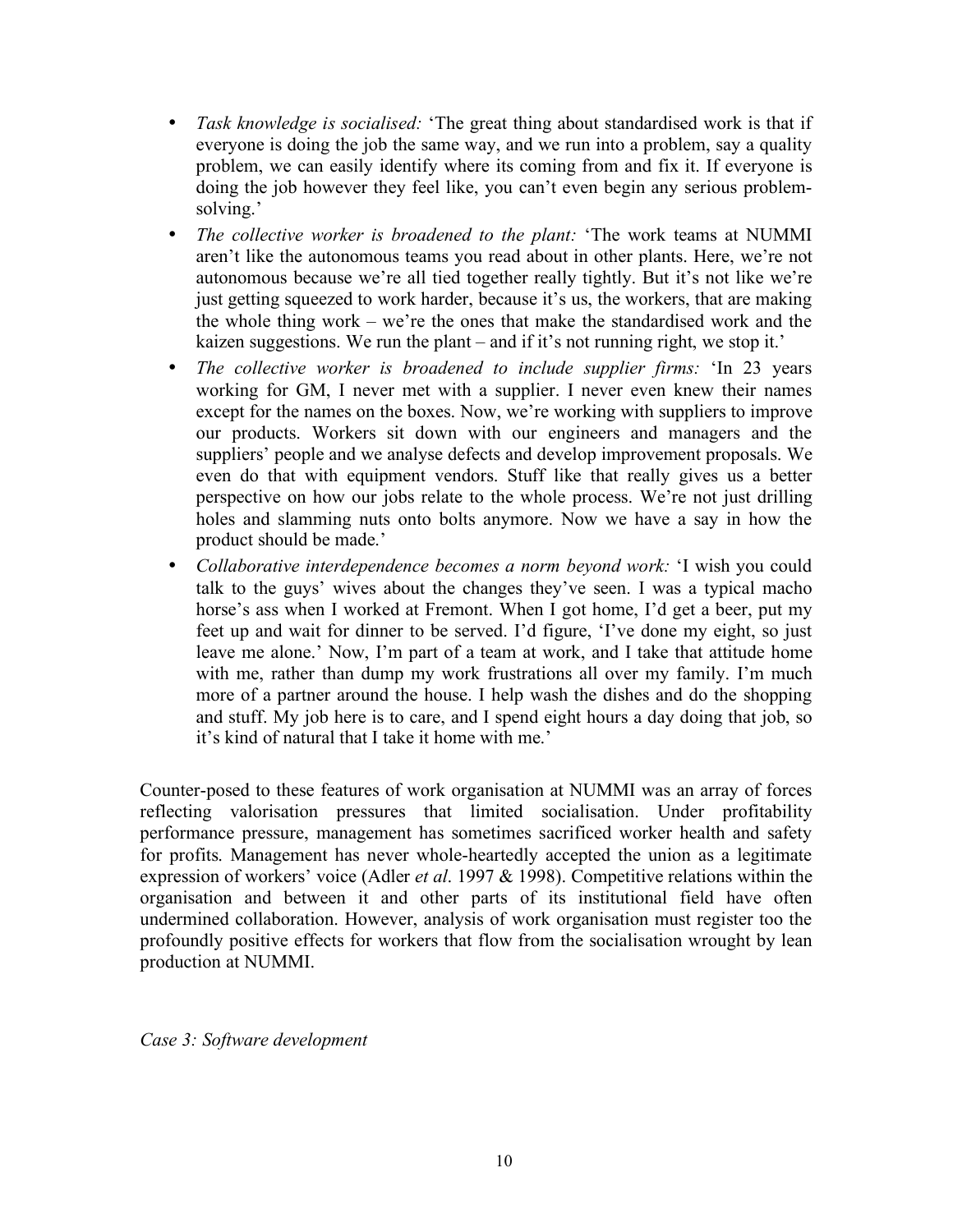As software has grown more complex over the past few decades, the software development process has slid into chaos. One 1994 survey of 8,330 projects in 365 firms in banking, manufacturing, retail, wholesale, healthcare, insurance, and government (Standish Group 1994) found that:

only 16 per cent of projects were on time, within budget and met originally specified requirements — only nine per cent in large companies;

31 per cent of projects were 'impaired' and eventually cancelled;

53 per cent of projects were 'challenged' and the average challenged project met only 61 per cent of its requirements; and

the average impaired or challenged project was 189 per cent over budget and 222 per cent over schedule.

It is therefore not surprising that over this same period, the software field has been the object of numerous 'rationalisation' efforts. Examples include structured programming, project planning models, information engineering, and object-oriented programming. Currently, one of the most influential efforts is based on the 'Capability Maturity Model' (CMM) (see Software Engineering Institute 2002).

The CMM owes its birth to the US Department of Defense's increasing frustration with the chaos in software development. The Department of Defense (DoD) funded the Software Engineering Institute (SEI), based at Carnegie-Mellon University, to develop a model of a more reliable development process. With the assistance of the MITRE Corporation and input from nearly 1000 industry people, SEI released the CMM in 1991. The model distinguishes five successively more 'mature' levels of process capability, each characterised by mastery of a number of Key Process Areas (KPAs). Level 1 represents an entirely ad hoc approach. Level 2 represents the rationalisation of the management of individual projects. Level 3 characterises the systematic management of its portfolio of projects. Level 4 addresses the quantification of the development process. Level 5 addresses the continuous improvement of that process. The underlying philosophy of this hierarchy was inspired by Crosby's (1979) TQM approach to quality in manufacturing (Humphrey 2002).

The CMM has become the basis for numerous software service organisations' improvement efforts in both the government and commercial sectors. Its diffusion has been driven in considerable measure by its use in sourcing decisions by the DoD and other government and commercial-sector organisations. The first sourcing evaluations pressed suppliers to reach Level 2 but by the late 1990s the bar had been raised to Level 3.

Accumulating evidence suggests that moving up the CMM hierarchy leads to improvements in product cost, quality and timeliness (Clark 1999; Harter *et al*. 2000; Krishnan *et al*. 2000; Herbsleb *et al*. 1997). But many sceptics remain unconvinced. These gains may be specific to the sampled organisations. They may be earned at the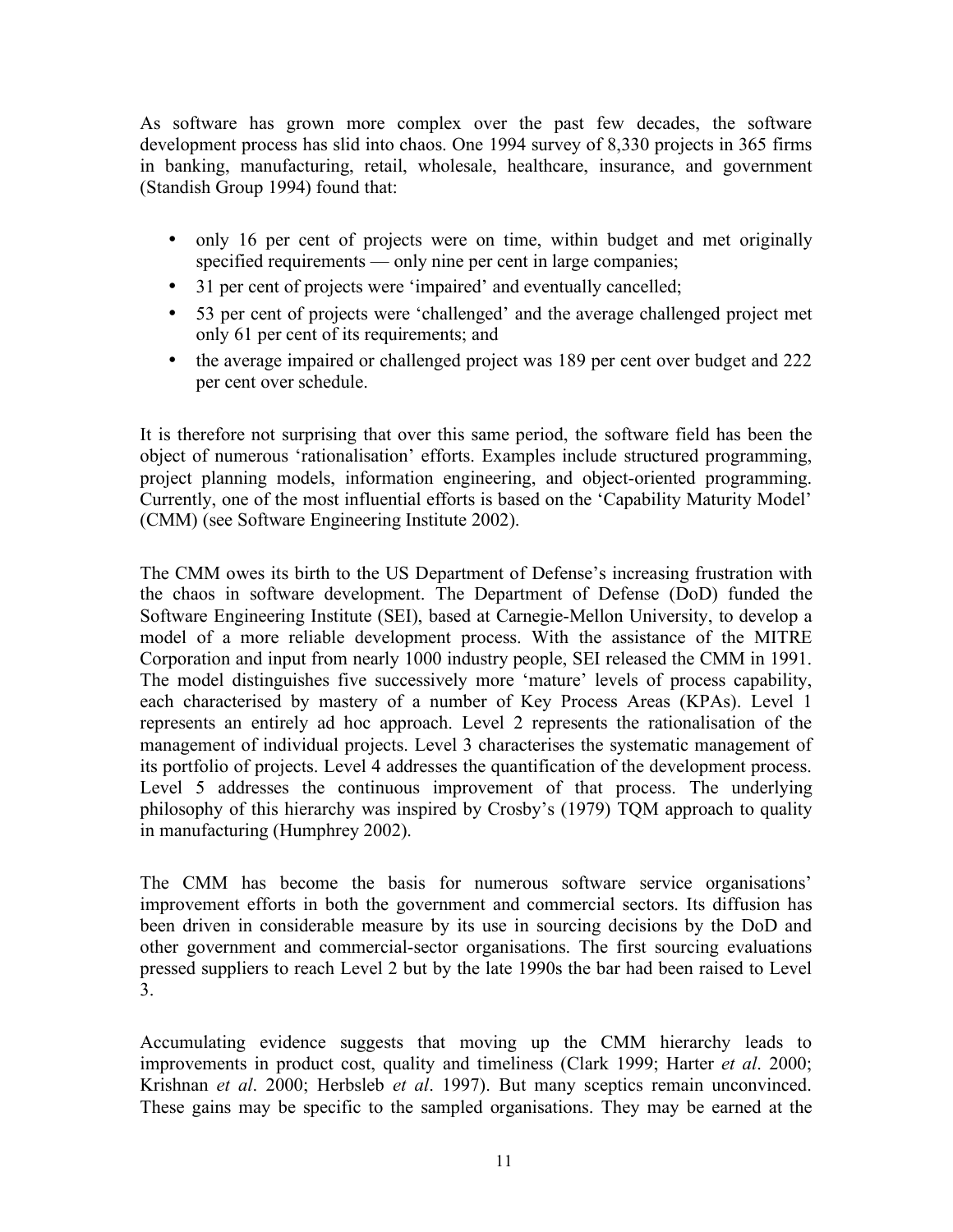expense of developer morale and commitment, and given the importance of developers' attitudes to performance, any performance gains may therefore be ephemeral. Typical of opposition to standardised and formalised methodologies is this assessment by two wellrespected software management experts:

> Of course, if your people aren't smart enough to think their way through their work, the work will fail. No Methodology will help. Worse still, Methodologies can do grievous damage to efforts in which people are fully competent. They do this by trying to force the work into a fixed mold that guarantees a morass of paperwork, a paucity of methods, an absence of responsibility, and a general loss of motivation. (DeMarco and Lister 1987: 116)

One software development manager interviewed in my research expressed the concern this way: 'Programming has always been seen as more of an art form than a factory process. Programmers are supposed to be creative, free spirits, able to figure things out themselves. So the software factory idea was very alien to the culture of programmers.'

Most LPT research on these kinds of efforts to rationalise software development has reflected a similarly deep scepticism (Kraft 1977; Greenbaum 1979; Friedman and Cornford 1989). Kraft (1977: 61) summarizes the analysis this way:

'Canned programs, structured programming, and modularization are designed to make the supervision of software workers by managers easier and more like the supervision of other workers…Such managerial techniques have made possible the use of relatively less skilled programmers for what were formerly the most complex software tasks.' More recent LPT research has nuanced this analysis, more consistent with a contingency version of LPT (Greenbaum 1998; Beirne *et al*. 1998).

To explore the impact of rationalised systems such as the CMM on developers, I studied a large software consulting firm, conducting interviews with developers and managers in four units (see Adler 2003). These units all developed and maintained relatively largescale systems for government clients. Two were at CMM Level 5 and two sister units were at Level 3. Interviews revealed several indices of socialisation:

*Expanding the object of work:* 'At Level 5, you understand what other people are doing and why. Everyone can discuss and are involved in improvement efforts, not only technical but also process, organisational problems — versus at Level 1, where the only improvements people that can talk about are local and technical. And at Level 5, measurement is a part of life. At worst, people tolerate it. The majority see it as an integral part of their work — versus at Level 1, where measurement is not part of the culture, where it's not seen as having value, and where it's seen as waste, bureaucratic overhead, and people feel "Just leave me alone.".'

*Broadening the collective worker:* 'Before, I used to just go do the job. Here it's more of a team effort. There are more people working on development, so we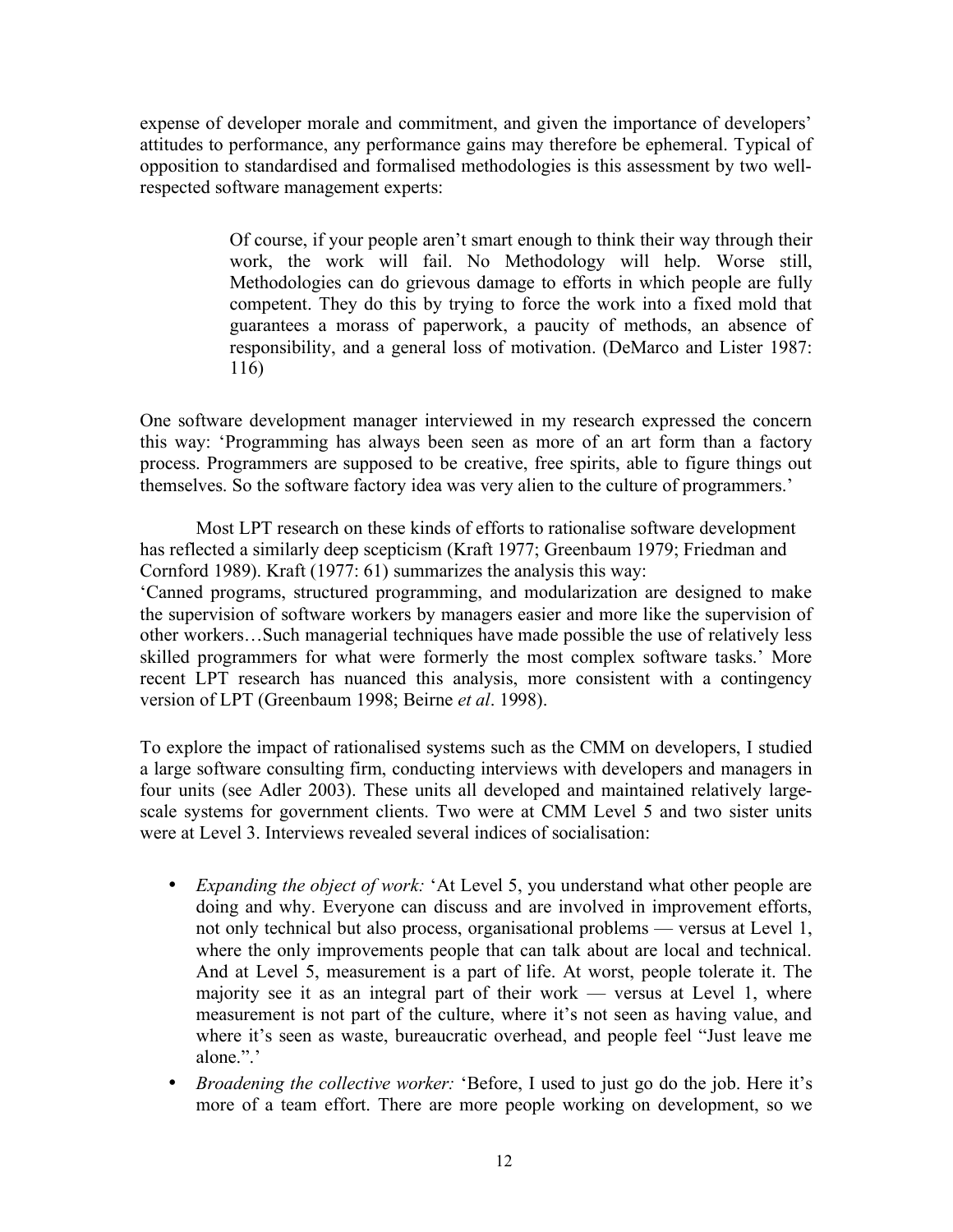need to coordinate with each other more closely. And we need to coordinate more closely with other groups, like QA.'

*Deepening collaborative interdependence:* 'In a small organisation doing small projects, you have a lot of flexibility, but there's not much sharing. You're kind of on your own. Here, I'm just a small part of a bigger project team. So you don't do anything on your own. It's a collaborative effort.'

*Socialising the tools used in work:* 'Developers want above all to deliver a great product, and the process helps us do that. What I've learned coming here is the value of a well thought-out process, rigorously implemented, and continuously improved. It will really improve the quality of the product. In this business, you've got to be exact, and the process ensures that we are. You have to get out of hacker mode!'

*Socialising the development of rules and tools*: 'People have to be a part of defining the process. We always say that "People support what they help create." That's why the Tailoring Cycle [for defining the procedures to be used in the management of each specific project] is so important. As a project manager, you're too far away from the technical work to define the [procedures] yourself, so you have to involve the experts. You don't need everyone involved, but you do need your key people. It's only by involving them that you can be confident you have good [procedures] that have credibility in the eyes of their peers.'

*Socialising skill-formation processes:* 'We had an informal training and mentoring program, and when we got serious about the CMM, we wrote it down. Writing the process down has had some great benefits. It's made us think about how we work, and that's led to improvements. For example, formalising the training program has helped bring some outliers into conformance.'

There were also counter-tendencies too. The socialisation of the software development process under CMM was simultaneously stimulated, retarded and distorted by the valorisation process. On the one hand, valorisation pressures were expressed in the pressure from large customers for product quality, cost, and timeliness and in customer pressure too to adopt the CMM as a gauge of the organisation's commitment to those goals. On the other hand, valorisation pressures also had negative effects, creating:

Narrow, short-term profit goals that impeded investment in automation, simplification and support that would have had beneficial long-term effects:

One key challenge [in maintaining the use of CMM as a tool for process improvement] is maintaining buy-in at the top. Our top corporate management is under constant pressure from the stock market. The market is constantly looking at margins […] That doesn't leave much room for expenditures associated with process improvement — especially when these take two or three years to show any payoff.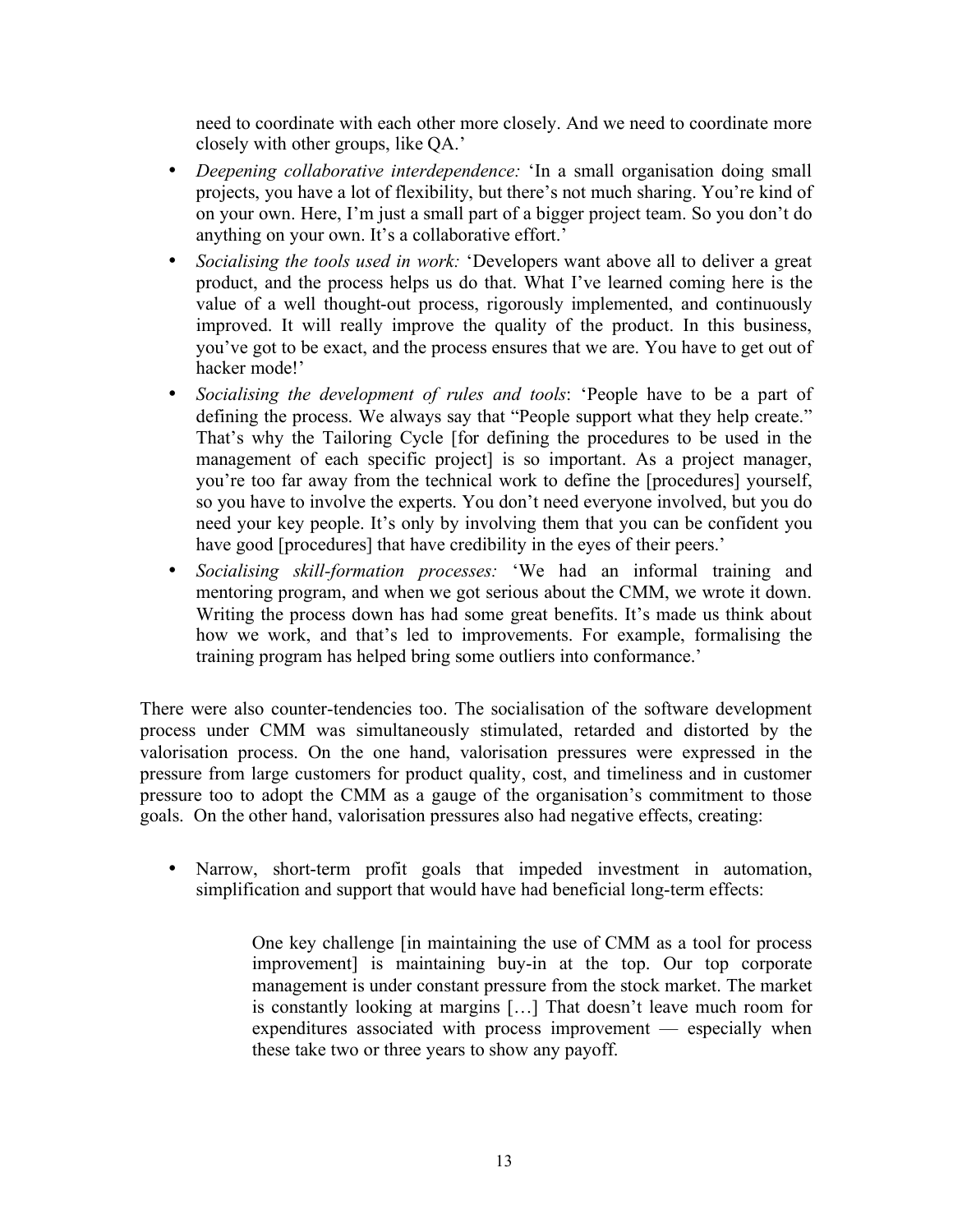Centrifugal effects of distinct performance pressures on customers and suppliers: While process maturity encouraged more collaborative relations with clients for requirements definition and progress review, performance pressures often pulled the parties apart and limited this collaboration.

Tension between corporate interests and the collective interests of its employees: While rules defining the development process often appeared to workers as enabling rather than coercive, some managers used these formal procedures as weapon against employees.

Tension between the collective nature of work and the individualising effects of the wage relation: As vulnerable employees dependent on wage income, and reflecting their prior socialisation, developers sometimes resisted the new forms of interdependence associated with CMM Levels. While most developers appeared to embrace the interdependence demanded by high CMM levels, some were concerned that CMM-style rationalisation made the development process less 'people-dependent' and that their job security might suffer.

In aggregate, the effects of valorisation were weaker than those of socialisation, but the former were strong enough to make progress halting and uneven. In the words of one interviewee:

> We still have to deal with the 'free spirits' who don't believe in process. These are typically people who have worked mainly in small teams. It's true that a small group working by itself doesn't need all this process. But we rarely work in truly independent small teams: almost all our work has to be integrated into larger systems, and will have to be maintained by people who didn't write the code themselves. These free spirits, though, are probably only between two per cent and four per cent of our staff. We find some of them in our advanced technology groups. We have some in the core of our business too, because they are real gurus in some complex technical area and we can't afford to lose them. And there are some among the new kids coming in too: many of them need convincing on this score. Most of them adapt, although some don't and they leave.

#### **Socialisation and Skill**

These sketches of the socialisation of the labour process under Taylorism, lean production, and the CMM suggest a need to broaden our conceptual horizon in understanding skill. Skill matters not only in relation to its *level* but also in its *form*. Relative to complexity, training requirements often increased but also, and perhaps more fundamentally, this training has changed in form from apprenticeship to formal technical and scientific education. Similarly, work relations have changed, not only requiring more interactive, social skills, but also broadening their scope. Braverman was correct to highlightthe fundamental difference between the autonomous collaboration of peers in a craft workshop and the formalized co-ordination work in modern bureaucracies. But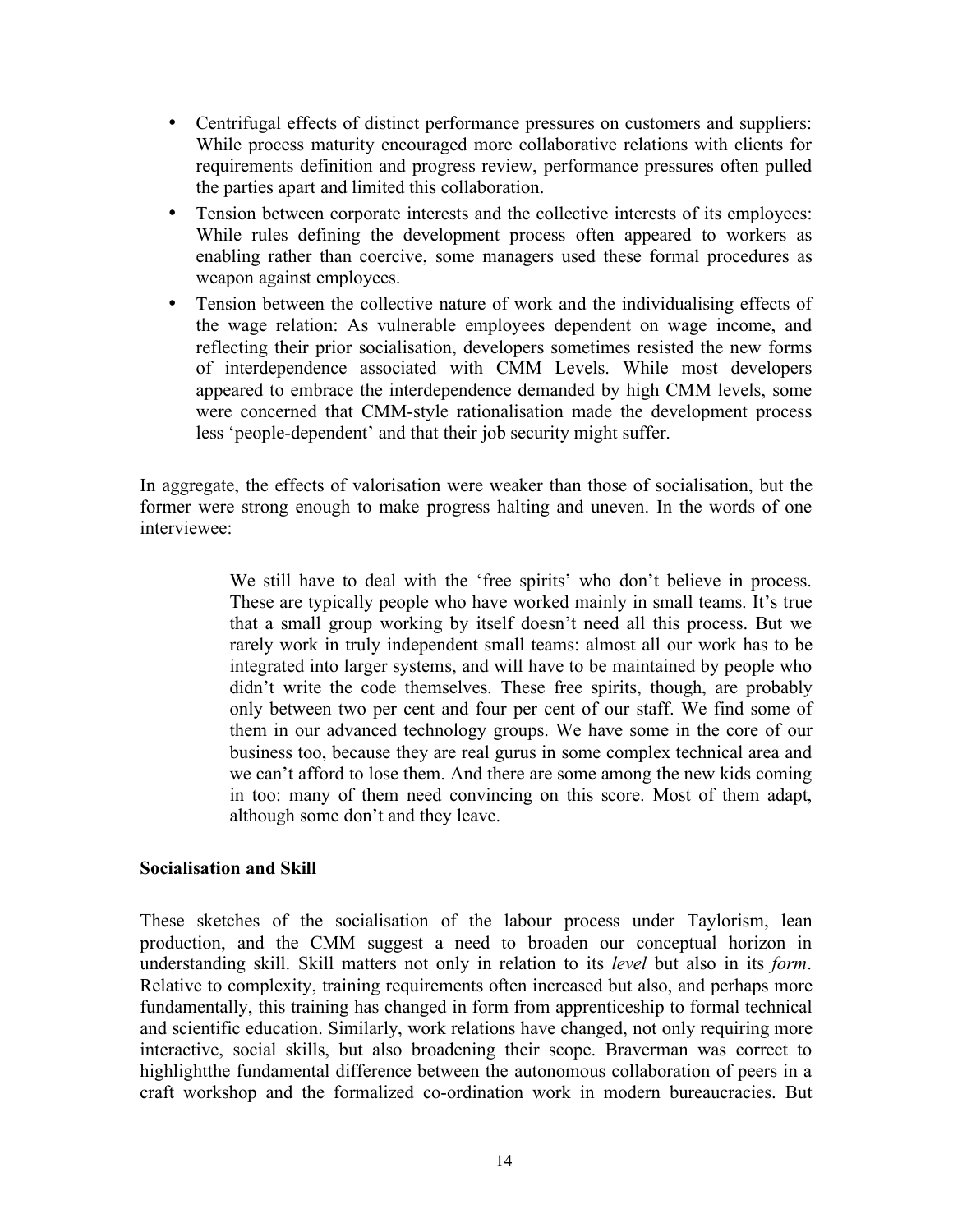Marx's notion of socialisation signals the enormous *postitive* significance of this shift in the form of training, knowledge, and coordination  $-$  a shift towards forms that embody 'universal interdependence' rather than rural and craft 'idiocy'.

Whereas neo-Marxist LPT focuses exclusively on the noxious effects of capitalist relationsof production, the paleo view advanced sees skill as being at the intersection of the forces and the relations of production, and influenced by both. Using this paleo framing, the broader research findings on the long-term, aggregate evolution can be synthesized under two headings:

*The impact of the progressive development of the forces of production:* The impact on task complexity is seen in tendencies to upgrading discussed in the opening pages of this chapter. The impact on work relations is seen in a progressive differentiation of roles and increasing collaborative interdependence at various levels: between workers (team work), work teams (process management), hierarchical levels (employee involvement), specialised functions (cross-functional teams), and firms (supplier partnerships). Whence the growing importance of interactive, social, and emotional skills discussed in other chapters of this volume. It is true that the autonomy and nobility of traditional crafts are trampled underfoot in this process, but the larger mass of workers often find the complexity of their tasks increased and their work relations broadened. Increasing proportions of men and women are drawn into mixed-gender, interdependent work relations. Workers are also drawn from local isolation into the web of globalisation, which also tends to increase complexity and broaden relations in developing countries (Warren 1980).

*The impact of the maintenance of capitalist relations of production:* The impact of the relations of production, too, can be seen in both the task complexity and work relations dimensions of skill. Competitive pressures force firms sometimes to sacrifice long-term for short-term gains, and always to privilege firm over social benefits. Tentative moves towards inter-firm collaboration are constantly undermined by competitive rivalry. The wage relation privileges owners' interests over those of workers'. As owners' agents, managers sometimes find it profitable, if only in the short-term, to deskill work, manipulate teamwork to create peer pressure, let horizontal specialisation degenerate into adversarial rivalry, and use hierarchy for 'command and control'. These effects should not be ignored as mere 'noise' in the data: they reflect the deep structure of property relations under capitalism. It is therefore appropriate that critical scholars should highlight and denounce them as reflecting an important, imminent tendency of capitalism.

What can be said about the relationship between these two sets of forces in the overall evolution of skill and capitalism? The neo-Marxist interpretation that has been dominant in LPT gives little causal efficacy to the forces of production and argues that capitalist development, shaped primary by the class struggle inherent in capitalist relations of production, leads tendentially to increasing misery, including the deskilling and degradation of work. On the paleo view, the development of capitalism is profoundly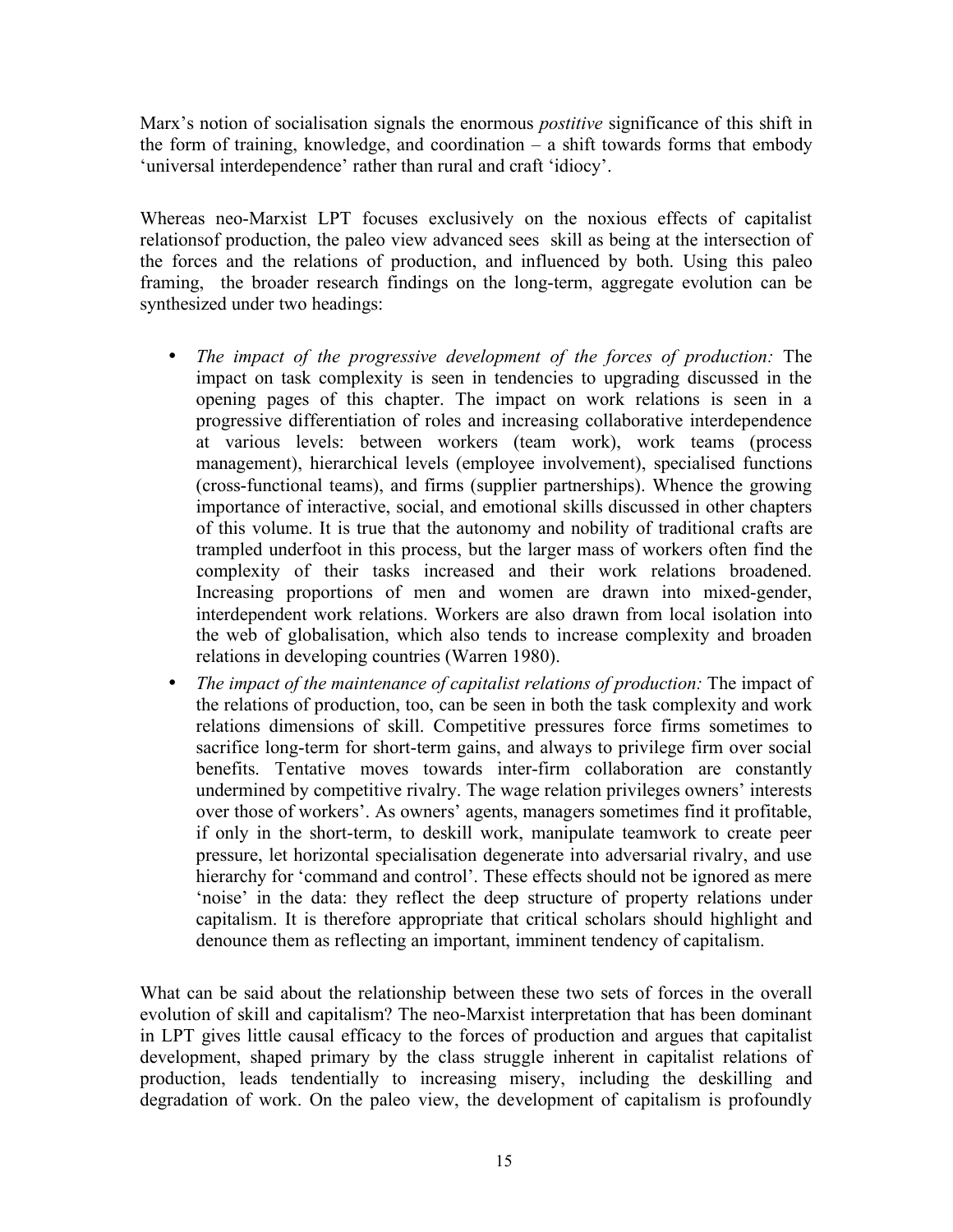shaped by the progressive socialisation of the forces of production. Over the long run, the overall effect is to create a working-class that is increasingly educated, sophisticated, accustomed to the discipline of large-scale collective endeavour – and thus increasingly capable of successfully taking on the task of radically transforming society. (This thesis, please note, concerns *capabilitiy*: Whether workers are *motivated* to undertake this historic, revolutionary mission depends on distinct, socio-political, super-structural factors.)

Marx's writings themselves are ambiguous on the relationship of the two sets of forces. Elsewhere (Adler, 1990), I have argued that this ambiguity arises because these writings, even *Capital*, mixed the analysis of long-term and shorter-term trends, and combined objective analysis with polemical advocacy. Since around the time of the First World War, the more radical parts of the left have argued that the paleo view concedes too much continuing legitimacy to capitalism. The objection would appear to be that if capitalism continued to foster the development of the forces of production and the working class's capabilities, it would be difficulty to justify radical hostility to it. But in the paleo view, there are plenty of fundamental, and increasingly compelling, reasons for our hostility. Even if the aggregate, long-term trend is towards skill upgrading, the unevenness of this process is a scandal that is increasingly resented. More generally, the Left's hostility is motivated by capitalism's 'savage inequalities' (in J. Kozol's (1991) phrase), its persistent un- and under-employment, its recurrent economic crises and wars, and its ecological irresponsibility. The paleo view allows the Left to advance this critique while acknowledging the progressive aspects of capitalist development. The neo view makes the critique sound like shrill polemic.

We need a good theory of skill. A paleo-Marxist version of labour process theory is a promising starting-point. It allows us to characterize both the fundamental limitations of capitalism and how these limitations conflict with the long-term upgrading trend of skills. In the short term, prospects for radical change due to this escalating conflict may seem dim, but the socialisation thesis puts history on the side of radical social change.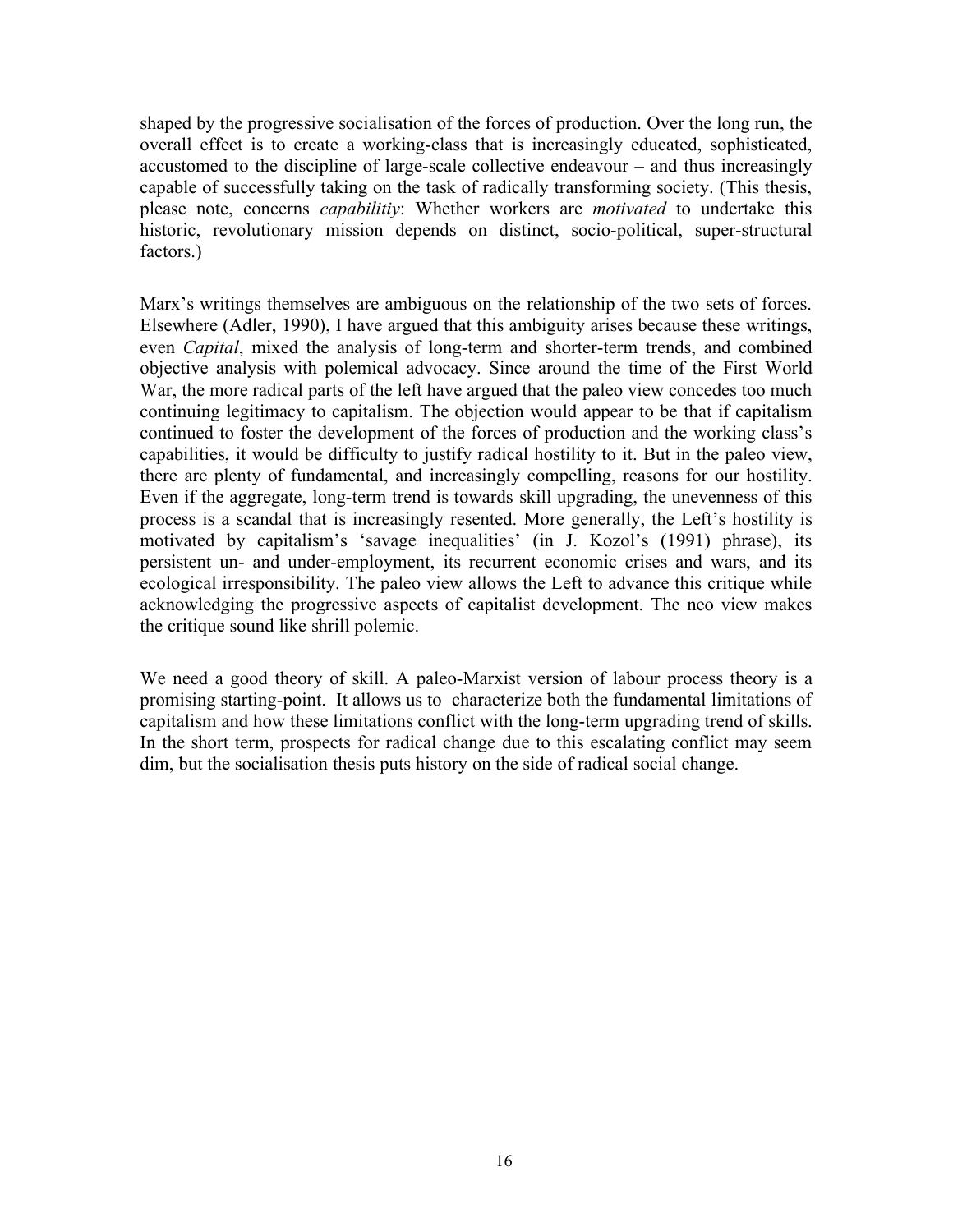#### **References**

- Abramowitz, M. and P.A. David (1996) 'Technological change and the rise of intangible investments: The US economy's growth part in the Twentieth century,' in OECD (ed.) *Employment and Growth in the Knowledge-Based Economy*, Paris: OECD.
- Adler, P.S. (2003) 'Practice and Process: The socialisation of software development', unpublished manuscript, University of Southern California.
- Adler, P.S., (1993) 'The Learning Bureaucracy: New United Motors Manufacturing, Inc.' in B.M. Staw and L.L. Cummings (eds.) *Research in Organizational Behavior*, vol. 15, Greenwich, CT: JAI Press.
- Adler, P.S., (1990) 'Marx, Machines and Skill', *Technology and Culture*, 31:4, 780-812.
- Adler, P.S., Goldoftas, B. and Levine, D. (1997) 'Ergonomics, Employee Involvement, and the Toyota Production System: A Case Study of NUMMI's 1993 Model Introduction', *Industrial and Labor Relations Review*, 50:3: 416-37.
- Adler, P.S., Goldoftas, B. and Levine, D. (1998) 'Stability and change at NUMMI' in R. Boyer, E. Charron, U. Jürgens and S. Tolliday (eds.) *Between Imitation and Innovation: The Transfer and Hybridisation of Productive Models in the International Automobile Industry*, New York: Oxford University Press.
- Babson, S. (ed.) (1995) *Lean Work: Empowerment and Exploitation in the Global Auto Industry*, Detroit: Wayne State University Press.
- Beirne, M., Ramsay, H. and Panteli, A. (1998) 'Developments in computing work: Control and contradiction in the software labour process' in P. Thompson and C. Warhurst (eds.) *Workplaces of the Future*, Houndmills: Macmillan.
- Bell, D. (1973) *The Coming of Post-Industrial Society*, New York: Basic Books.
- Braverman, H. (1974) Labor and Monopoly Capital, New York: Monthly Review Press.
- Clark, B. (1999) 'Effects of process maturity on development effort', unpublished paper , http://sunset.usc.edu/~bkclark/Research.
- Cohen, G.A. (1978) *Karl Marx's Theory of History: A Defense*, Princeton: Princeton University Press.
- Crosby, P.B. (1979) *Quality is Free*, New York: McGraw-Hill.
- De Geer, H. (1982) *Job Studies and Industrial Relations: Ideas about efficiency and relations between the parties of the labour market in Sweden, 1920-1950*, Stockholm: Almqvist & Wiksell International.
- DeMarco, T. and Lister, T. (1987) *Peopleware: Productive Projects and Teams*, New York: Dorset.
- Elias, N. (2000) *The Civilising Process*, Malden, MA: Blackwell.
- Engels, F. (1959) 'Socialism: Utopian and Scientific' in L.S. Feuer (ed.) *Basic Writings on Politics and Philosophy, Karl Marx and Friedrich Engels*, Garden City, NY: Anchor Books.
- Engeström, Y. (1987) *Learning by Expanding: An Activity-theoretical Approach to Developmental Research*, Helsinki: Orienta-Konsultit.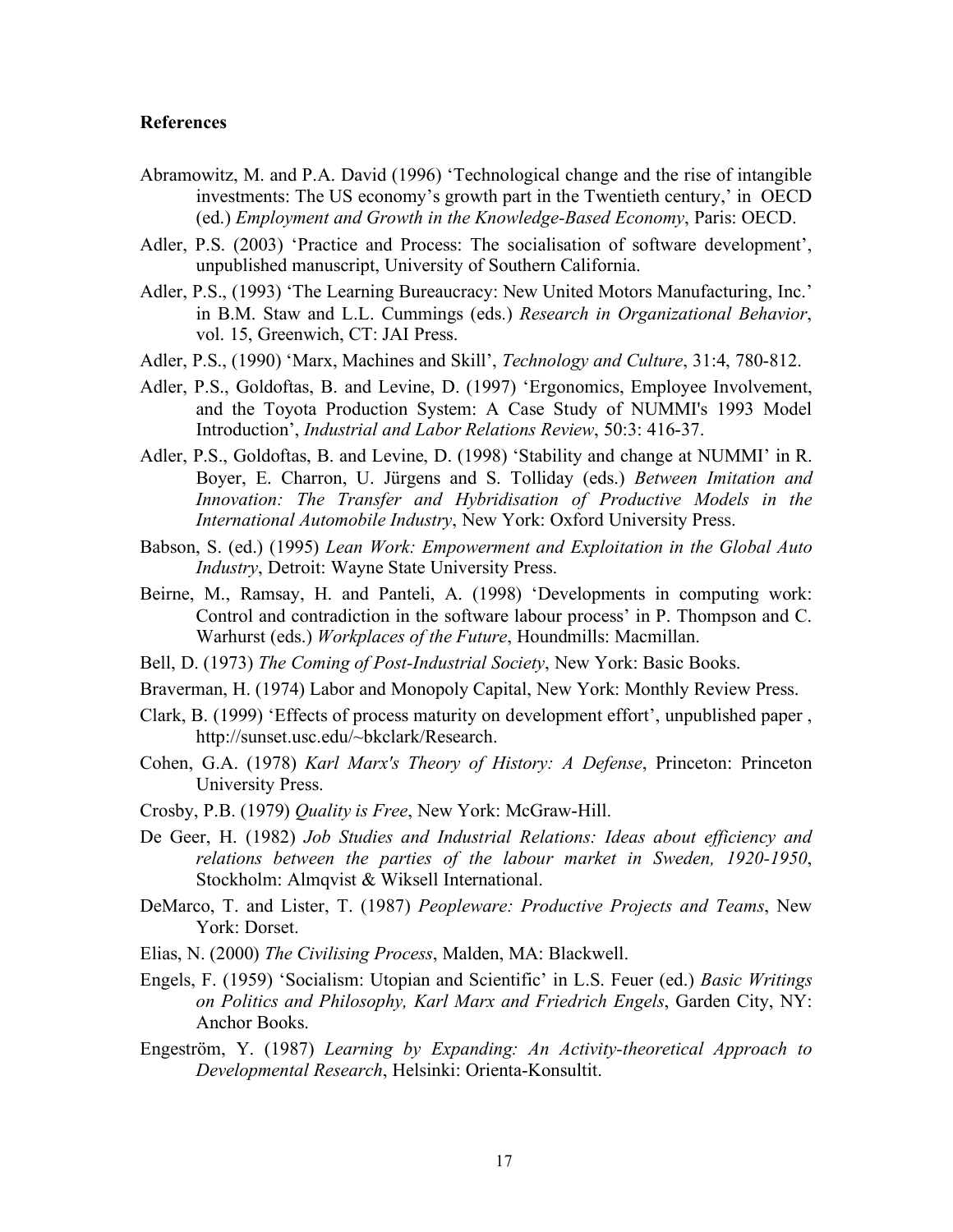- Engeström, Y. (1990) *Learning, Working and Imagining: Twelve Studies in Activity Theory*, Helsinki: Orienta-Konsultit.
- Fraser, S. (1991) *Labor Will Rule: Sidney Hillman and the Rise of American Labor*, New York: Free Press.
- Friedman, A.L. and Cornford, D.S. (1989) *Computer Systems Development: History, Organisation and Implementation*, Chichester: John Wiley & Sons.
- Gallie, D. (1994) 'Patterns of skill change: upskilling, deskilling or polarisation?' in R. Penn, M. Rose and J. Rubery (eds.) *Skill and Occupational Change*, Oxford: Oxford University Press.
- Goldin, C. and Katz, L.F. (1999) 'The returns to skill in the United States across the Twentieth century,' *National Bureau of Economic Research Working Paper 7126*,.
- Greenbaum, J.M. (1979) *In the Name of Efficiency*, Philadelphia: Temple University Press.
- Greenbaum, J.M. (1998) 'The times they are a'changing: Dividing and recombining labour through computer systems' in P. Thompson and C. Warhurst (eds.) *Workplaces of the Future*, Houndmills: Macmillan.
- Grugulis, I., Willmott, H. and Knights, D. (2001) *International Studies of Management and Organzsation*, Special issue on the Labor Process Debate, 30:4.
- Harter, D.E., M.S. Krishnan, S.A. Slaughter, 2000, "Effects of process maturity on quality, cycle time, and effort in software development," Management Science, 46, 4: 451- 466Herbsleb, J., Zubrow, D., Goldenson, D., Hayes, W. and Paulk, M. (1997) 'Software quality and the Capability Maturity Model' *Communication of the ACM*, 40:6, 30-40.
- Hirschhorn, L. (1984) *Beyond Mechanization*. Cambridge, MA: MIT Press.
- Humphrey, W.S. (2002) 'Three process perspectives: Organizations, Teams, and People', *Annals of Software Engineering*, 14, 39-72.
- Kenney, M., and R. Florida (1993) Beyond Mass Production: The Japanese System and its Transfer to the U.S., New York: Oxford University Press.
- Kern, M., and Schumann, M. (1984) *Das Ende der Arbeitesteilung?*, Munich: C.H. Beck.
- Kozol, J. (1991) *Savage Inequalities: Children in America's schools*, New York: Crown.
- Kraft, P. (1977) *Programmers and Managers: The Routinisation of Computer Programming in the United States*, New York: Springer Verlag.
- Krishnan, M.S., Kriebel, C.H., Kekre, S. and Mukhopadhyay, T. (2000) 'Productivity and quality in software products', *Management Science*, 46:6, 745-59.
- Littler, C. (1982) *The Development of the Labour Process in Capitalist Societies*, London: Heinemann.
- Marx, K. (1973) *Grundrisse*, Harmondsworth: Penguin Books.
- Marx, K. (1975) *Karl Marx: Early Writings*, New York: Vintage.
- Marx, K. (1884) *The Poverty of Philosophy*, Chicago: Charles Kerr & Company.
- Marx, K. and Engels, F. (1959) 'The Communist Manifesto' in L. S. Feuer (ed.) *Marx and Engels: Basic Writings on Politics and Philosophy*, New York: Anchor.